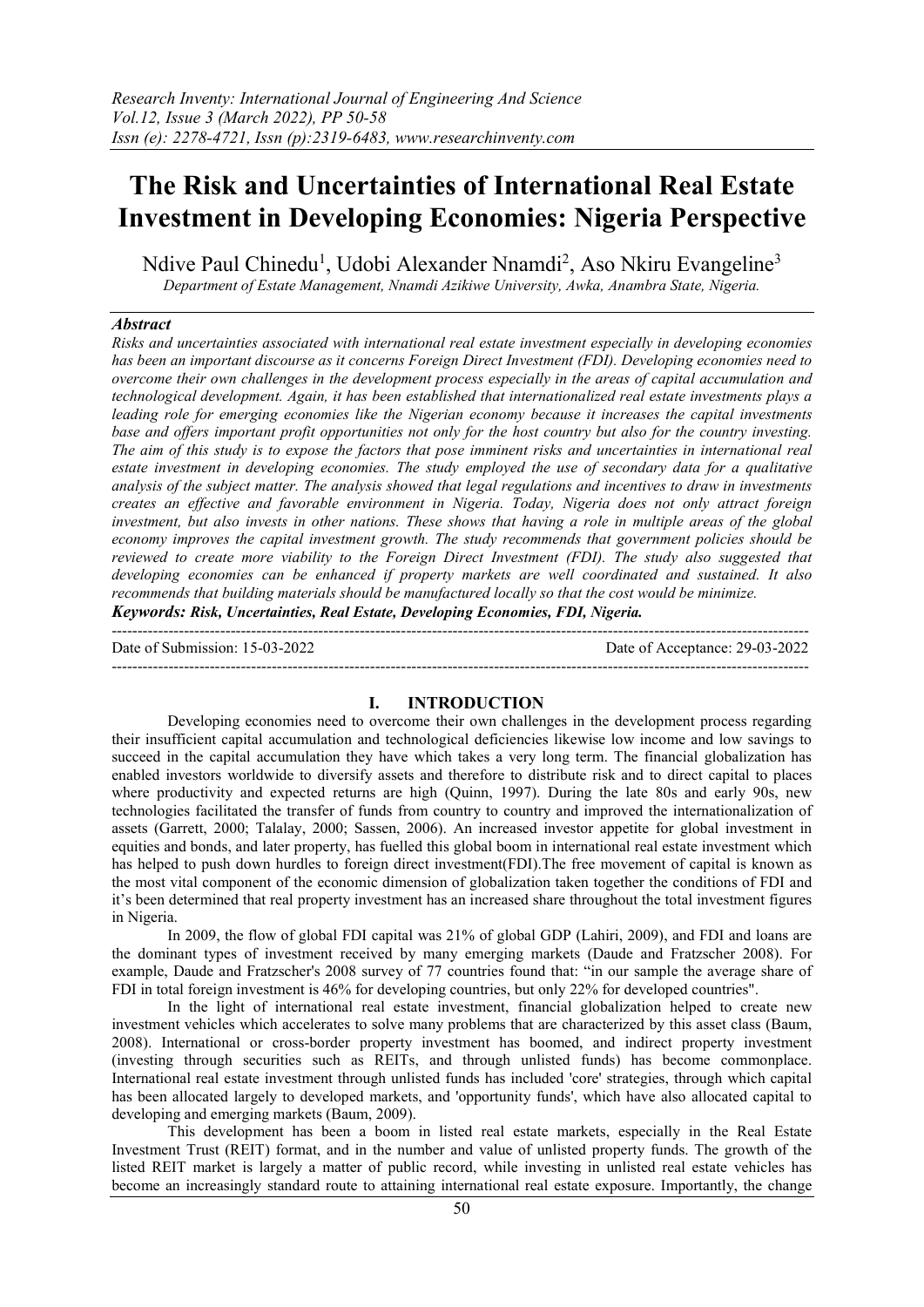has had two main impacts: first, international property investment has boomed; second, indirect property investment (investing through securities and funds) has become the standard. The globalization of business activity was, prior to 2007-8, a continuing process, driven both by the conversion of ownership of successful companies from domestic to multi-national concerns, and by the increasing opportunities offered to corporations and institutional investors and banks to own overseas assets through globally-traded stock markets. The real estate investment (the construction of manufacturing facilities, for example) accounted for more than 40% of all foreign direct investment in the decade to 2001. Both occupier demand and the ownership of corporate real estate facilities have become increasingly driven by the needs of the multi-national enterprise.

The European and global cross-border investment also increased in popularity throughout the 1990s. In the City of London, for example, foreign ownership rose from around 4% in the mid-1980s to 45% at 2006 (Lizieri and Kutsch, 2006). Diversification by institutional investors is a powerful driver of this activity, while other investor groups seek higher returns by playing the global property cycle. If returns going forward in the US property market are perceived to be disappointing, US money will look abroad (Moshirian and Pham, 2000). The rise of international benchmarks and improvements in data provision, coupled with globalization in general and the growth of the international investment house in particular, have added to the appeal of international investment. The world's top investors have gone global.

According to Property Funds Research data, of the top ten global investors seven have global real estate portfolios and the other three have announced plans to invest in global real estate for the first time. It is now unusual among large investors not to have a global property strategy. Currency hedging is, however, expensive and difficult to achieve efficiently (Lizieri, Worzala and Johnson, 1998) and vehicles are rarely fully hedged. This problem leaves investors at the mercy of currency movements. Other perceived difficulties, including the dangers of operating from a distance with no local representation, increases the attraction of investing internationally through liquid securitized vehicles and unlisted funds.

Two dominant styles of international real estate investment vehicle have emerged since the 1990s, driving much of the recent international activity. These are distinguished by the objective being pursued. The key drivers for investing outside the domestic property market and buying global property are the increased opportunities for either or both of (i) diversification and (ii) enhanced return. These potential benefits come at a cost of increased complexity of execution. The diversification drive has been characterized by core and coreplus property funds, and the search for return by value-added and opportunity funds. This latter property fund type has commonly explored emerging markets. While some researchers argue the importance of locality amidst the globalization theories (Leyshon and Thrift, 1997, Daniels, 1996, Talalay, 2000, Sassen, 2006), and others argue that investment in Western Europe, North America and the Pacific Rim still represent the majority in terms of volume of activity (Lizieri, 2009), it is clear from Baum (2008) that property investment in emerging markets had become very common prior to the credit crunch of 2007-8.

The investors and fund managers typically allocate capitals to regions and countries before selecting buildings or funds (Baum, 2009). The main argument for country relevance is that social interaction as provided by spatial proximity helps to build trustworthiness and rapport. These are important factors that help to obtain market information (Leyshon and Thrift, 1997, Agnes, 2000). For this reason, geography still matters for portfolio choice, savings and investment, and can have a great influence on investor's decisions and returns (Stulz, 2005). In this context, some countries attract less capital than others as a result of hurdles, both actual and perceived.

In the literature of international trade, gravity equations are widely used to explain bilateral trade flows in terms of GDP, distance and other factors that can be considered as impediments. These factors include language, technology and available information between countries (Garmaise and Moskowitz, 2004; Portes and Rey 2005, Daude and Fratzscher 2008). However, gravity formulas have their shortfalls, mainly to do with omitted variables in the model (Anderson and Van Wincoop, 2003), and they do not seem to fully explain asymmetries found in cross-border investment particularly regarding developing economies.

Geographers argue the relevance of locality and the existence of hurdles, but this argument is also supported by economics, as markets, costs, competition and government regulation are seen as the four pillars of globalization, and foreign direct investment is usually attracted to large local markets with good local labour (Daniels, 1996, Case et al., 1999, Hoesli et al., 2004) and with low entry costs. Hurdles to international investment create costs, both direct and indirect.

The production of high quality real estate needs to be financed through large scale equity and debt capital. This is especially required in emerging and developing markets which are short of such real estate capital. This requires entrepreneurship represented by equity capital or foreign direct investment (FDI). If actual and perceived hurdles to investment influence investor behaviour, then large and more advanced economies will always dominate in real estate investment, and a levelling-out of economic prosperity may be inhibited.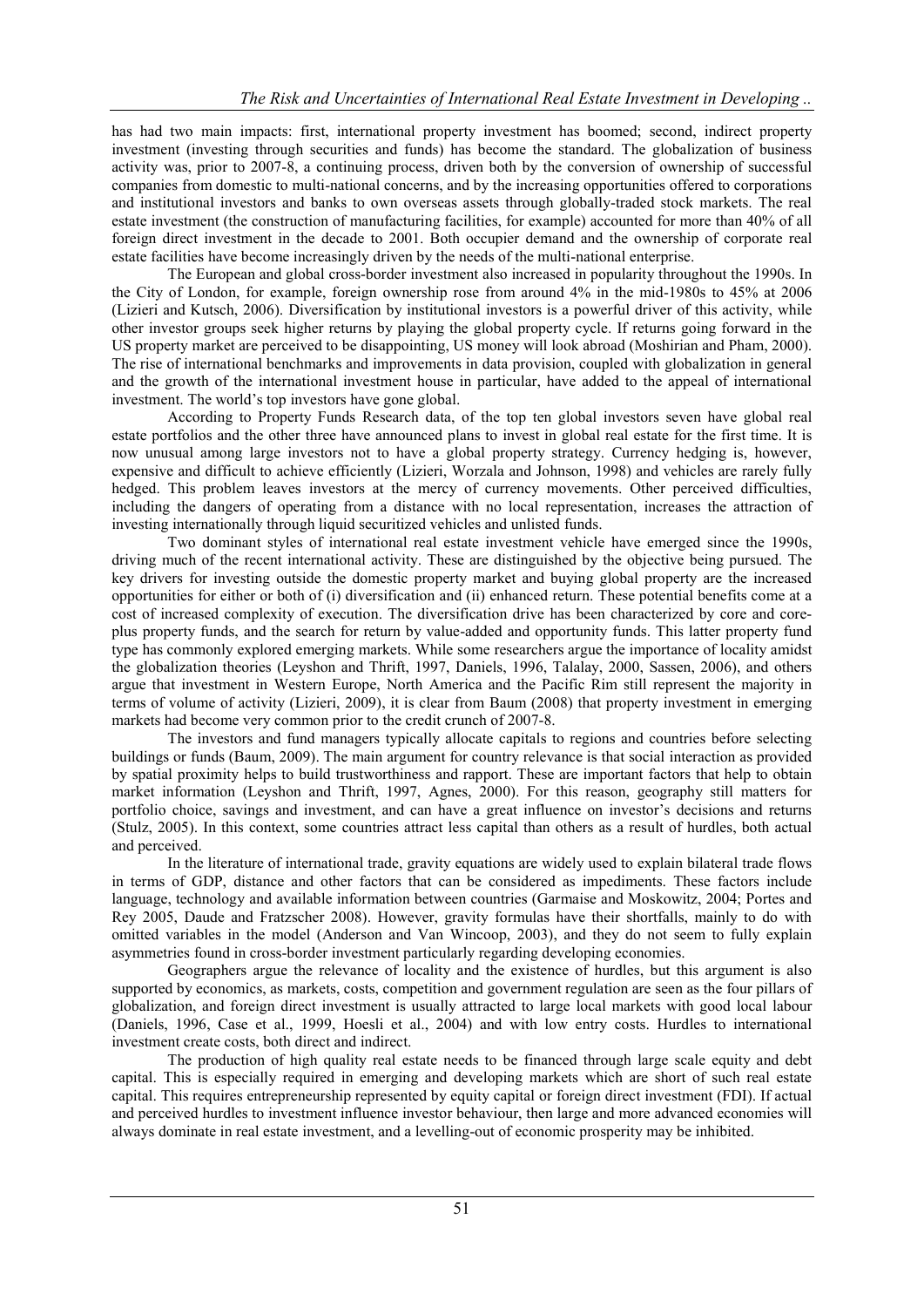# Research Objectives

The aim of this study is to expose the factors that pose imminent risks and uncertainties in international real estate investment in developing economies with reference to Nigeria.

The main objective of this study is to confront qualitative responses from investors in order to have a more accurate picture of the formal and informal hurdles affecting the countries under study.

# II. LITERATURE REVIEW

Nigeria's real estate industry is still grossly underdeveloped, with very limited and in some cases nonexistent institutional quality product. However the continued interest of investors in the region , spurred by current real estate fundamentals and a positive macro- economic outlook, point to growth in the market; if not all over the country, in the short to medium term, at least in its major markets of Lagos, Abuja and Port-Harcourt.

The Nigeria's economy is projected to grow by 1.5% in 2021 and 2.9% in 2022, based on an expected recovery in crude oil prices and production. Stimulus measures outlined in the ESP and the Finance Act of 2020 could boost non-oil revenues. Improved revenues can narrow the fiscal deficit to 4.6% and the current account deficit to 2.3% of GDP in 2021 as global economic conditions improve. Reopening borders will increase access to inputs, easing pressure on domestic prices and inflation, projected at 11.4% in 2021. Downside risks include reduced fiscal space, should oil prices remain depressed. In addition, flooding and rising insecurity could hamper agricultural production. Furthermore, depletion in foreign reserves from \$35 billion (7.6 months of import cover) could lead to sharp exchange rate depreciation and inflationary pressures. A potential relapse in pandemic cases could exacerbate these risks. High unemployment (27%), poverty (40%) and growing inequality remain a major challenge in Nigeria.

According to Aso; Nebo; Aguome (2020), one of the issues which have been raised in the investment incentive literature as it concerns FDI is the institutional framework of the FDI attracting country. This covers the administrative and legal policies which govern investment and the status of foreigners in a country (Bohn et al, 2000; Obi et al, 2019).

Some countries try to eliminate or lessen the impact of those hurdles that are most likely to segment the local market from the global capital market. These hurdles have been classified into formal and informal or direct and indirect hurdles. The formal or direct are those that affect the ability of foreign investors to invest in emerging markets, for example in the form of taxes and laws; the informal or indirect hurdles are those that affect investor's willingness to invest, and mainly due to reservations regarding cultural or political issues (Nishiotis, 2004).

Previous studies have listed some impediments affecting the trading of goods, the setting up of companies, and the openness of the stock markets or a mix of all. The most important hurdles to global equitymarket integration are said to be: poor credit ratings, high and variable inflation, exchange rate controls, the lack of a high-quality regulatory and accounting framework, the lack of sufficient country funds or cross-listed securities, and the limited size of some stock markets (Bekaert, 1995).

According to Lahiri (2009), FDI as "a long-term investment by a non-resident, but with control (a 10% or greater share)". There are different types of FDI, ranging from the development of new buildings, the expansion of existing ones, acquisitions and (in case of multinationals), mergers. It can be deduced from this that the hurdles to investment between the parent and host country will be different depending on the type of investment. For example, tax incentives that a multinational receives for relocating its manufacturing plant to a host country have been known to be more substantial than those received by an insurance company investing in commercial property in the same country (Lahiri, 2009). On the other hand, other costs such as skills levels of the working population may not be considered a barrier to real estate but will be for producers.

The Real estate industry of any country is largely affected by the country's economy. As such the emergence of a real estate market is inextricably linked to the larger economic environment. That said, it is also recognized that real estate, as a sector of the economy and a separate asset class in the capital markets, is very unique and has characteristics and parameters for growth, specific to it. In assessing the risks of real estate investments in international markets, investors take into consideration the general risks of a country in terms of political stability, business environment, currency fluctuations and the likes and then, in addition to these, they consider real estate specific risks such as, entitlement risk, legal risk, market risk, financial risk and execution risk to mention a few.

These risks and uncertainties manifest themselves in different capacities in each market. As such, despite its recent sophistication and integration into larger capital markets, Real Estate is still often referred to as a 'local' business. However, Jones Lang LaSalle, a leading advisory firm, produces a Real Estate Transparency Index, first published in 1999, latest version 2008. In classifying market transparency, this survey-based measure uses judgements about the following:

a) The availability of investment performance indexes;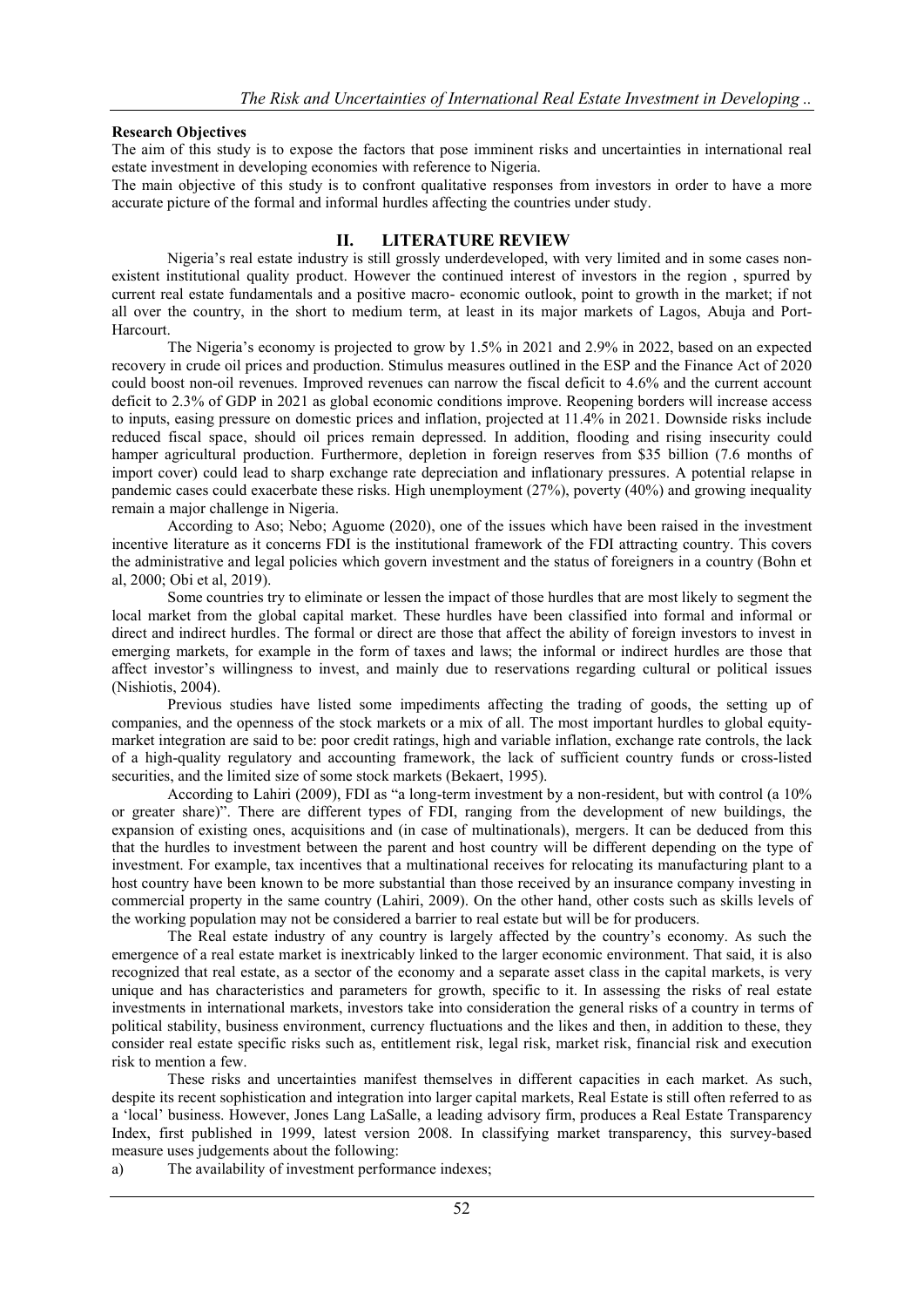- b) Market fundamentals data;
- c) Listed vehicle financial disclosure and governance;
- d) Regulatory and legal factors; and
- e) Professional and ethical standards.

The Middle East and North Africa region had the lowest average transparency when compared to other surveyed regions. Asia Pacific contains high transparency markets such as Australia and New Zealand, but also houses Cambodia, which is classified as having an opaque real estate market. India, China and Vietnam were 2008's most improved markets in the region while Indonesia, Malaysia and South Korea showed little improvement.

Nigeria's public debt is relatively sustainable at 25% of GDP. But debt service payments are high, and the country's ability to attract external private financial flows is hurt by macroeconomic imbalances and policy uncertainty. During the first half of 2020, Nigeria received \$7.1 billion in foreign investment. This was half the amount it received in the corresponding period of 2019. Nigeria's financing requirements require improved domestic revenue collection. Currently, nonoil revenue collections are equivalent to 4% of GDP. The revenue yield in 2020 from an increase in the value-added tax rate to 7.5% from 5% was less than projected because of subdued economic activity. Broadening the tax base could strengthen Nigeria's fiscal buffers, if structural reforms to enhance compliance are supported and illicit financial flows are tackled. Remittances and shariacompliant sukuk bonds also offer potential financing options. In 2019, remittances totalled \$23.8 billion (5.3% of GDP), but the effect of the COVID– 19 pandemic in key source markets could reduce this figure. The third issuance of sukuk bonds of 150 billion naira (\$395 million) in June 2020 attracted 669.1 billion naira, of which 162.5 billion naira was allotted to finance 44 critical road projects. Use of foreign reserves as a financing option in the medium term is impaired by lower oil receipts, the main source of foreign exchange.



Source: Data are as of December 2020 and are from domestic authorities; figures for 2020 are estimates and figures for 2021 and 2022 are projections by the African Economic Outlook team.

#### III. METHODOLOGY

This study was designed to be a qualitative analysis of the subject matter. It involves the gathering and synthesis of data and information on the country's development as an emerging market, and consequently, the indicators of the potential for its real estate markets. Sources includes information and reports by industry's professionals, newspaper articles, government reports and interviews with private sector participants involved in real estate in the region – investors, developers etc.

#### IV. THE FORMAL HURDLES

There are different types of formal hurdles, which include restrictions to capital accounts and legal hurdles which relate to taxes and to ownership of foreign assets. This study presented a list of all formal hurdles which are likely to occur in real estate investments, and asked interviewees to rank them according to their importance and how likely they were to deter them from investing in that country.

'Push and Pull Factors' are terms used in economics to explain international capital flows. Push factors can be related to the lack of lending in the investors' country, while pull factors are related to the risk-return relationship in the host country (Montiel and Reinhart, 1999).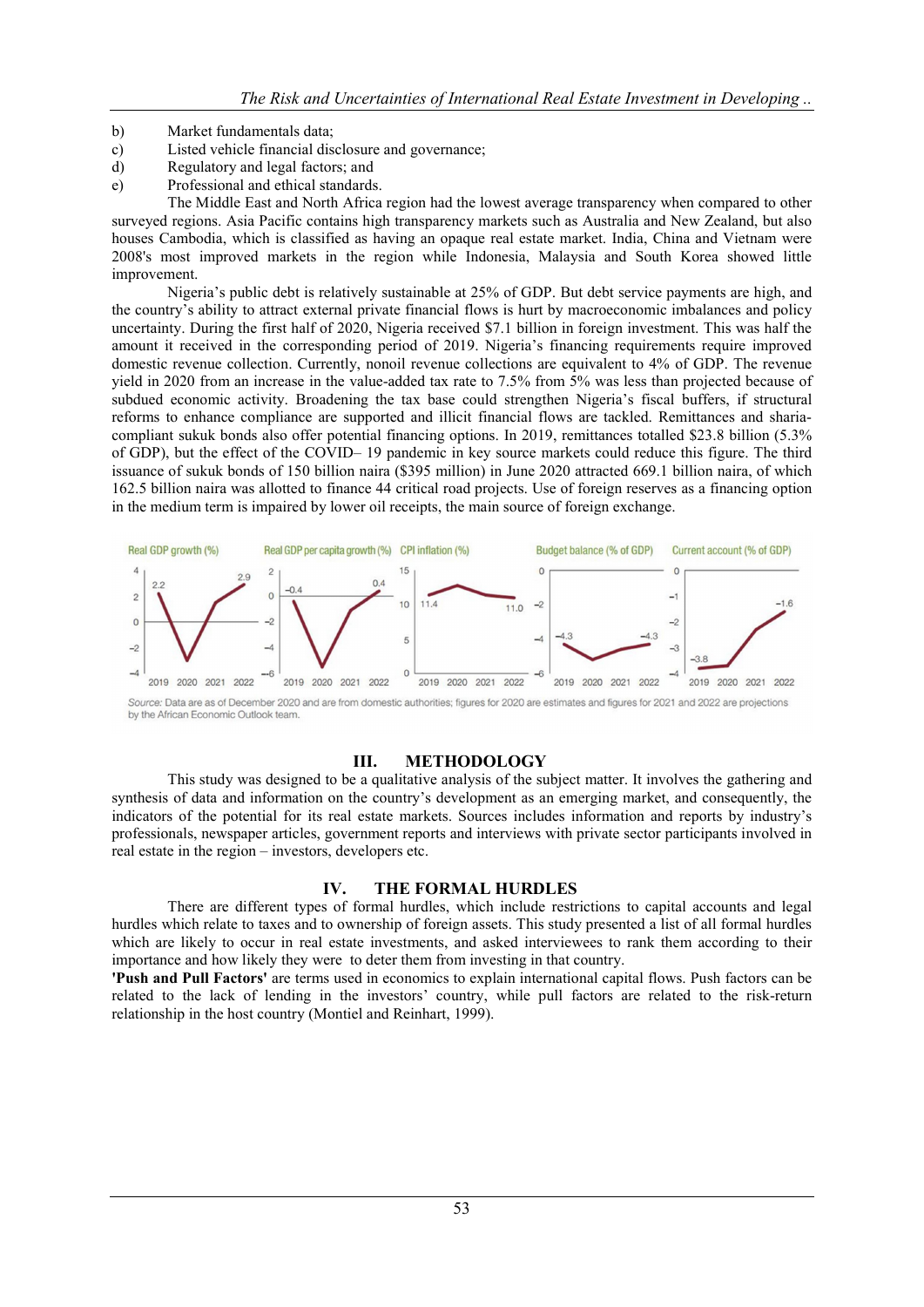

Source: World Bank, 2020.

The Gross Domestic Product (GDP) in Nigeria was worth 432.30 billion US dollars in 2020, according to official data from the World Bank. The GDP value of Nigeria represents 0.38 percent of the world economy. The gross domestic product (GDP) measures of national income and output for a given country's economy. The gross domestic product (GDP) is equal to the total expenditures for all final goods and services produced within the country in a stipulated period of time. Pull factors include some countercyclical policies that some countries like Nigeria apply when faced with a surge in the inflow of capital, for example capital controls.

#### Restriction to Capital Accounts

Capital controls affects the ability of investors to repatriate their investment. If domestic savings are scarce in the host country, it is likely that capital account transactions will be restricted. A common direct restriction could be the imposition of a minimum period of investment (Bekaert, 1995). It follows from this that restrictions on international financial flows are less prevalent in high-income countries with large domestic savings (Eichengreen, 2001). Although recent empirical research has shown that capital controls do not affect the inflow of FDI (Montiel and Reinhart, 1999). However, our preliminary survey shows that real estate investors are likely to consider restriction to capital accounts a high barrier. Preliminary survey revealed that there were no low ranks suggested for this issue and restrictions to capital accounts appears as a medium to high barrier to investment.

# Legal Hurdles

Legal hurdles arise from the different legal status of foreign and domestic investors. This could be in the form of ownership restrictions and/or the imposition of higher taxes (Bekaert, 1995). For example, governments in both developed and developing countries often impose ownership restrictions as a means of ensuring domestic control of local firms, especially those firms that are regarded as strategically important to national interests (Eun and Janakiramanan, 1986).

# Taxes and Costs

The residence principle means that incomes from foreign and domestic sources of residents are taxed at equal rates, while incomes of non-residents are tax exempt (Razin et al. 1998). However, this ideal tax structure is often altered, thus affecting capital flows. The countercyclical policies mentioned above in the context of pull factors can also include tax benefits, for example in cases when countries need to increase FDI.

The costs associated with holding foreign securities in a portfolio include transaction costs, information costs and differential taxation. This is the differences in the taxation of capital gains and repatriation of capital (Demirguc-Kunt and Huizinga, 1992).

# 4.2 Informal Hurdles

Informal hurdles to international investment arise because of differences in available information, accounting standards and investor protection. There are also risks that are especially important in emerging markets (Emerging-Market-Specific Risks or EMSRS) such as currency risk, political risk, liquidity risk, economic policy risk and macroeconomic instability (Bekaert and Harvey, 2002, Nishiotis, 2004). Legal and title risk is a real estate issue that we can add to this category.

#### i. Political Risk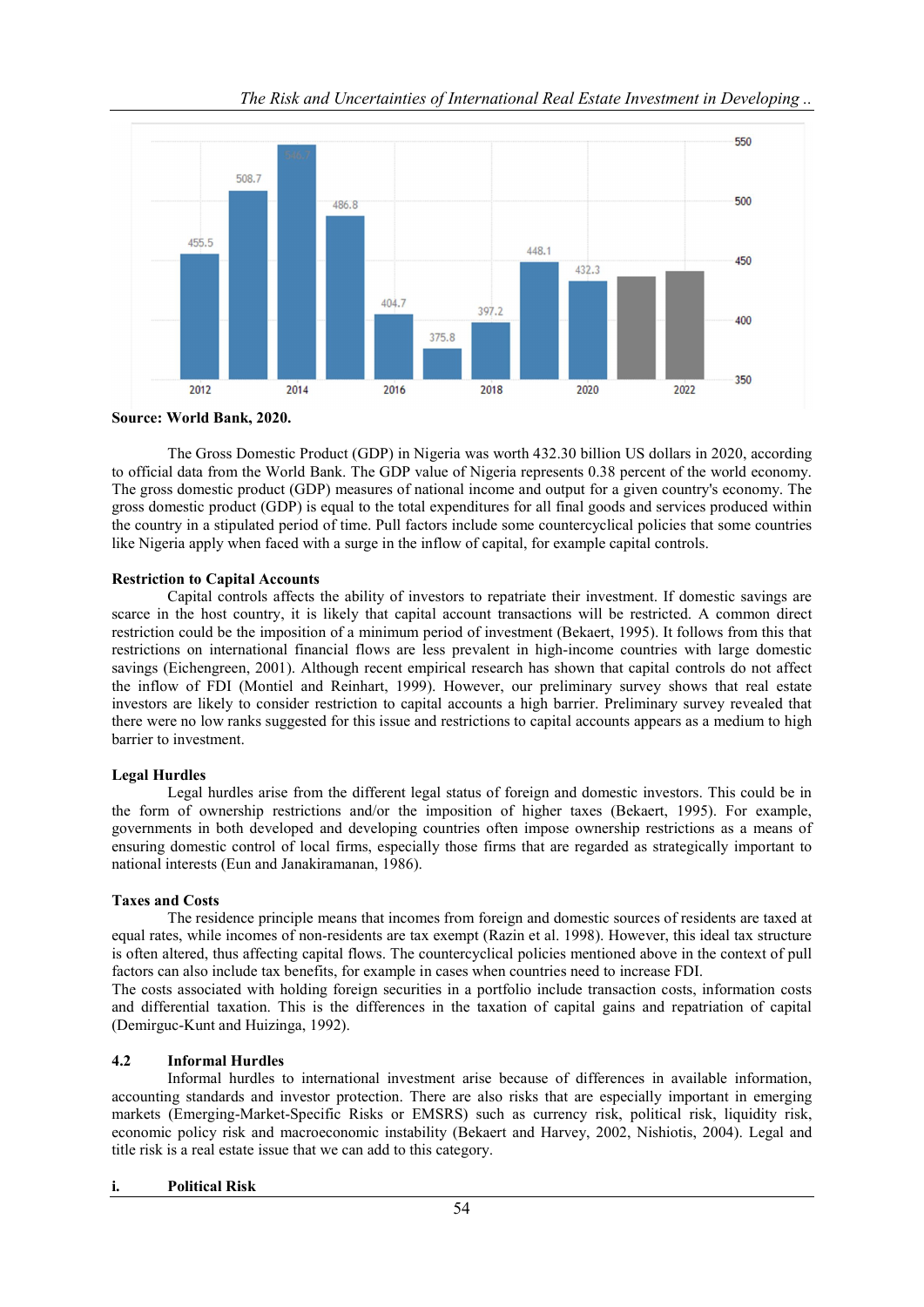Politics can influence economic decisions and the country's degree of openness to foreign investment. Some authors argued that democratic governments are less likely to impose capital controls (Brune et al., 2001, Quinn et al., 2001). This is explained by the fact that democracy comes with increased rights and citizens' ability to press for the removal of restrictions on their investment options (Eichengreen, 2001). It can be inferred that investors will be deterred from investing in non-democracies.

In Nigeria, there are pressure from powerful groups within the countries and the relationship between political groups (for example, the degree of democratization), financial reforms and future economic growth have been one of the challenges in emerging economies.

In addition, it should be pointed out that the most important difference between emerging and developed economies is the much more prominent role of politics in emerging markets and their larger public sectors which can act as pressure groups (Bekaert and Harvey, 2002). The pressure groups are at the heart of political instability and can add substantial risk premiums to returns and therefore deter foreign direct investment.

North (1990) distinguished between formal institutions (laws, rules) and informal behaviour. The state is the third party enforcing the laws while at the same time confronting the trade-offs between disorder, control and constitutional liberalism. FDI has been suggested to be less sensitive to corruption.

The share of inward FDI and also foreign loans is highest for countries with weak institutions like Nigeria and poorly developed or badly functioning capital markets. Therefore, although FDI may have beneficial effects on the economy, a composition of foreign investment that is heavily tilted towards FDI is likely to be a signal of some fundamental weaknesses of the host country economy, thus providing support for the argument of Hausmann and Fernandez-Arias (2000) and Albuquerque (2003)" (Daude and Stein 2004).

In capitalist economies, public and private institutions can change or establish new economic rules. In other words, they can shape the characteristics of a country (laws, culture, history, politics, economics, and so on), how the institutions are shaped and how much the state intervenes affects the country's economic performance, risk and investment.

#### ii. Currency Risk

Currency movements can have a dramatic impact on equity returns for foreign investors. A possible irony of international investment is that many developing economies manage to keep exchange rate volatility lower than that which is typical in industrial economies.



Source: Statista, 2022.

The statistic shows gross domestic product (GDP) in Nigeria from 1996 to 2020, with projections up until 2026. Gross domestic product (GDP) denotes the aggregate value of all services and goods produced within a country in any given year. GDP is an important indicator of a country's economic power. In 2020, Nigeria's gross domestic product amounted to around 429.42 billion U.S. dollars. This is not surprising as many developing economies try to peg their exchange rates to the U.S. dollar or to a basket of currencies (Bekaert,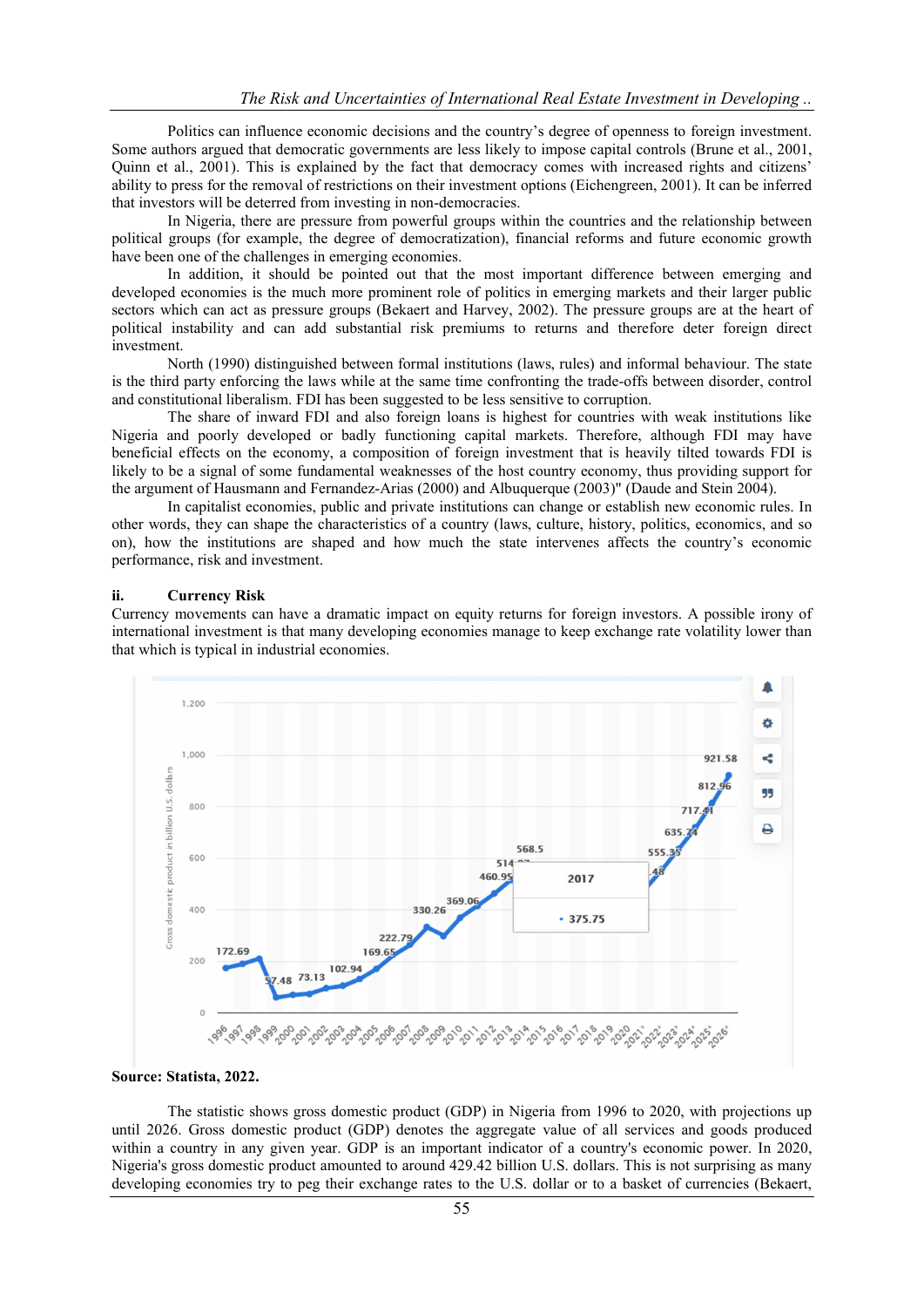1995). (A critical literature review on currency risk and international real estate investment can be found in Sirmans and Worzala, 2003). This is also seen in Nigeria and has a dramatic impact on equity returns for foreign investors.

## iii. Liquidity Risk

In Nigeria, liquidity also presents a problem for direct investment in private real estate. This type of risk not only captures the time it takes to execute the trade, but other factors such as direct and indirect costs of trading and the risk and uncertainty concerning the timing of selling and the achievement of the expected sale price (IPF, 2004). The high cost of building materials as a result of liquidity rate presents a problem for International real estate investment. Building materials should be manufactured locally so that the cost would be minimize.

Crucial in the issue of liquidity for emerging property markets, especially for opportunity funds which try to buy and sell in a short space of tie to maximise return and performance fees or carried interest payments, is the prospective 'take-out'. Emerging markets are likely to have less well developed local institutions and investment funds, and international owners are less likely to be represented. In addition to potential shortages of equity players ready to buy, there may also be a shortage of bank debt. Local investors may find it hard to raise the cash to buy a property if there is no local debt available, and international buyers will often use local debt to lay off some currency risk (Baum, 2009) - so if debt is unavailable liquidity can disappear. This is a critical problem for a closed ended, limited life unlisted property fund.

## iv. Cultural Hurdles

Despite the empirical research which attempts to price different type of risks, there is some evidence that investment decisions are also based on sentiment (Lizieri, 2009). As stated before, investors' behavioural attitudes have been the subject of recent research (Bailey, Kumar, and Ng, 2004, Graham, Harvey, and Huang, 2004) but further analysis is needed in order to disentangle economic bias based on GDP and population from the influence of formal and informal hurdles when it comes to making real estate investment decisions at an international level.

#### v. Geographical Hurdles

There are theories that contest the inevitability of financial globalization, claiming that geographical hurdles still exist (Goldberg et al).

The geographical proximity is an important factor mainly because people now do not buy on trust: "today people like to know more, and every piece of real estate is different so you need to go there and people don't rush to buy things without local due diligence, and that slows things down."

## vi. Legal and Title Risk

A critical real estate issue is the risk of defective or unenforceable title. This is an issue in newly democratized markets such as the Baltic region and central, eastern and south-eastern Europe, where prior claims preceding communist state ownership can complicate acquisitions. This can be insured in many cases, but remains a risk in some. In Buenos Aires, methods of piecemeal or tiered development can lead to multiple ownership and a scarcity of institutionally acceptable single title assets. The issue of state title 'resumption' has been problematic in Zimbabwe, and adds to the conception of title and legal risk associated with political risk. "Why take this risk or pay excessive costs of due diligence or insurance, especially when currency risk is also present, unless prospective returns are huge?"

# V. CONCLUSIONS AND RECOMMENDATION

Formal and informal hurdles to international real estate investment are important in determining crossborder real estate capital flows as seen in Nigeria. The international real estate investment is one of the best investment drive available in any developing economies. Formal hurdles are prevalent in international real estate markets because real estate ownership is easily regulated, real property is easily taxed and capital controls can be applied to real estate assets as easily they can to any asset type. This may act to leave domestic investors in a better relative position and exclude foreign buyers.

Informal hurdles are equally challenging in Nigeria. The large lot sizes involved in real estate means that diversification is less easily achieved (Baum, 2007) and this leaves systematic country risks with investors. Currency and title risks in particular are likely to loom large in investor thinking. In an equity portfolio of an emerging market, currency risk can be diversified for a real estate investor. These may be impossible which implies that hedging is required but this can be very costly or even impossible to achieve.

Major attractions in the emerging markets are obvious; increasing income level of middle class population, few domestic competitors, and availability of cheap labour/ abundant natural resources. Though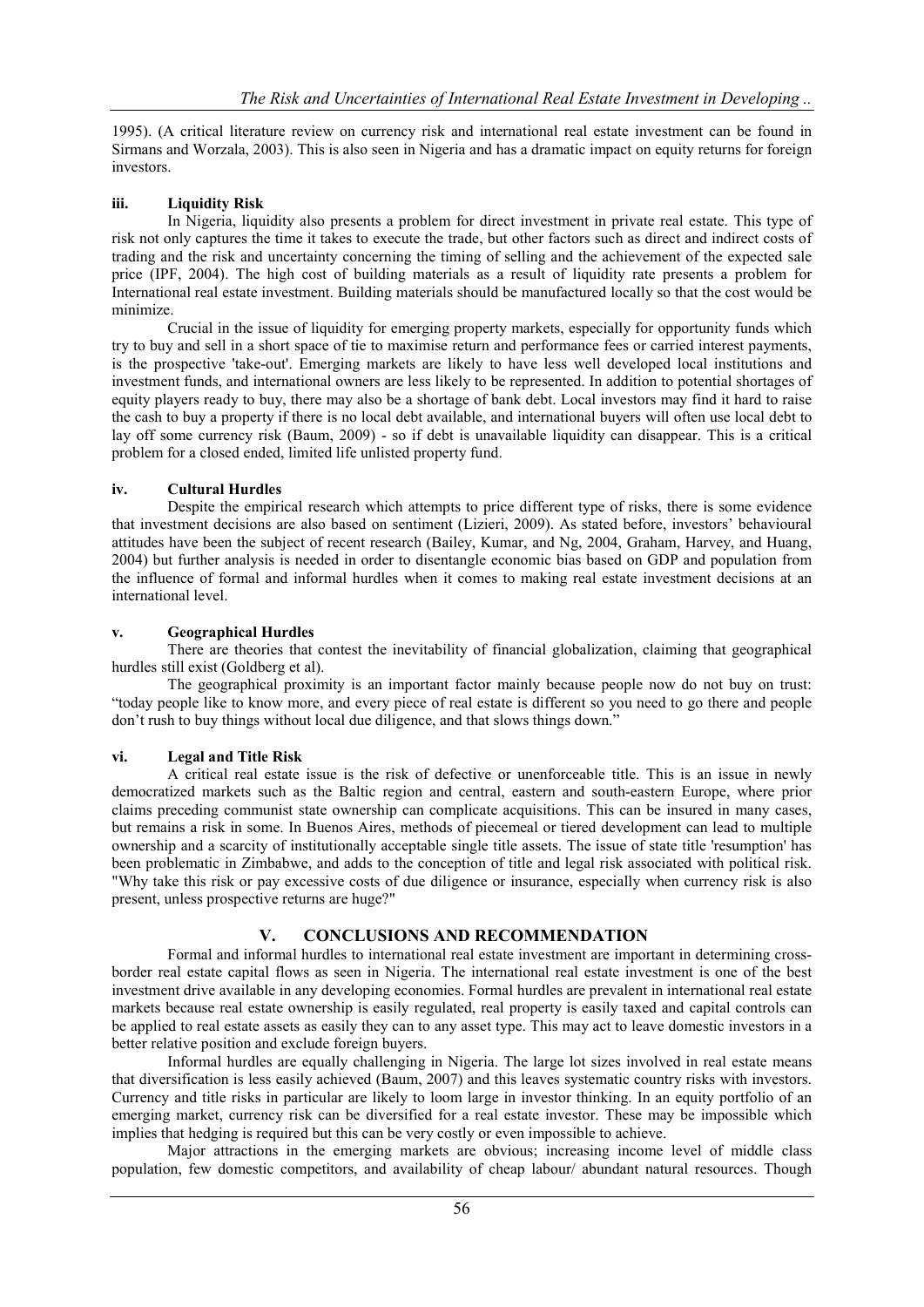China has immense resources, and its population is higher than US or EU, its per capita income is less than one sixth of that of an average US worker. The country also suffers disparity of wealth between city and rural areas. Despite the constraints, opportunities are ample in the emerging markets. Businesses can make money in these countries, provided they enter the market at the right time, utilizing the right opportunities, and possess a right mind-set regarding the risks associated therein.

Diligence is more important, and shortcuts need to be avoided. The merchandise, service, price, and competitors should be considered along with the distribution system. Companies should enter into the niche market through competitive aspects.

This study finally concludes that international real estate investment if explored would create reliable return to the investment owners, the benefits that can be derived from international real estate investment has been revealed by this study. This study recommends that government policies should be reviewed to create more viability to the Foreign Direct Investment (FDI). The study also suggested that developing economies can be enhanced if property markets are well coordinated and sustained. It also recommends that building materials should be manufactured locally so that the cost would be minimize.

#### **REFERENCES**

- [1]. Agnes, P. (2000). The "End of Geography" in Financial Services? Local Embedded-ness and Territorialisation in the Interest Rate Swaps Industry. Economic Geography, 76, 347-366.
- [2]. Alesian, A. and Tabellini, G. (1989). External debt, capital flight and political risk. Journal of International Economics, 27, 199- 220.
- [3]. Aso, N.E; Nebo, L.I. and Aguome, N.M. (2020). Host Country Ownership Risk and FDI Sustainability Planning: Evidence from Commercial Real Estate Portfolios. *International Journal of Business and Management Invention (IJBMI)*, Vol. 09(06), pp. 10-17.
- [4]. Anderson J. and Van Wincoop, E. (2003). "Gravity with Gravitas: A Solution to the Border Puzzle" The American Economic Review, 91, 1, pp. 170 - 192.
- [5]. Baum, A. and Lizieri, C (1999). Who Owns the City of London. Real Estate Finance, spring. 87-100.
- [6]. Baum, A. (2007). Managing Specific Risk in Property Portfolios, Property Research Quarterly (NL) Vol. 6, No. 2,pp. 14-23
- [7]. Baum, A. (2008). Unlisted Property Funds: Supplying Capital to Developing Property Markets. International Real Estate Research Symposium, Kuala Lumpur, April.
- [8]. Baum, A. (2008). The Emergence of Real Estate Funds in Peterson, A. (Ed.) Real Estate Finance: Law, Regulation and Practice. London, LexisNexis.
- [9]. Baum, A. (2009). Commercial Real Estate Investment: A Strategic Approach, Elsevier.
- 
- [10]. Bekaert, G. (1995). Market Integration and Investment Hurdles in Emerging Equity Markets. World Bank Econ Rev, 9, 75-107. [11]. Bekaert, G. and Harvey, C. (2002). Research in emerging markets finance: looking to the future. Emerging Markets Review, 3, 429  $-448.$
- [12]. Brune, N., Garrett, G., Guisinger, A. and Sorens, J. (2001). The Political Economy of Capital Account Liberalization. Annual Meetings of the American Political Science Association. San Francisco, Department of Political Science, Yale University, Department of Political Science, UCLA.
- [13]. Case, B., Goetzmann, W. and Rouwenhorts, K. (1999). Global Real Estate Markets: Cycles and Fundamentals. Yale International Centre for Finance.
- [14]. Cohen, B. J. (1996). Phoenix risen: The resurrection of global finance. World Politics 48:269-96.<br>[15]. Crane A. and Hartzell J. (2008). "Is There a Disposition Effect in Corporate Investment Dec
- [15]. Crane A. and Hartzell J. (2008). "Is There a Disposition Effect in Corporate Investment Decisions? Evidence from Real Estate Investment Trusts" Electronic copy available at Social Science Research Network, http://ssrn.com/abstract=1031010.
- [16]. Daniels, P. (1996). The Lead Role of Developed Economies, in Daniels, P. and Lever, W. F. (Eds.) The Global Economy in Transition. Harlow, Longman.
- [17]. Daude, C., Stein, E., (2004). The Quality of Institutions and Foreign Direct Investment, mimeo Inter-American Development Bank.<br>[18]. Daude C. Fratzscher M. (2008). "The Pecking Order of Cross Border Investment" Jour
- [18]. Daude C. Fratzscher M. (2008). "The Pecking Order of Cross Border Investment" Journal of International Economics, 74, 1, pp. 94 – 119.
- [19]. Demirguc-Kunt, A. and Huizinga, H. (1992).Hurdles to Portfolio Investments in Emerging Stock Markets. The World Bank Publications.
- [20]. Djankov, S., Glaeser, E., La Porta, R., Lopez-de-Silanes, F. &Shleifer, A. (2003). The new comparative economics. Journal of Comparative Economics, 31, 595-619.
- [21]. Eichengreen, B. (2001). Capital Account Liberalization: What Do Cross-Country Study Tell Us? The World Bank Economic Review, 15, 341 - 365.
- [22]. Eun, C. S. and Janakiramanan, S. (1986). A Model of International Asset Pricing with a Constraint on the Foreign Equity Ownership. The Journal of Finance, 41, 897-914.
- [23]. Fukuyama, F. (2004). State Building: Governance and World Order in the 21st Century, New York, Cornell University Press.
- [24]. Garmaise, M. and Moskowitz, T. (2004). "Confronting Information Asymmetries: Evidence from Real Estate Markets" The Review of Financial Studies, 17, 2, pp. 405 - 437.
- [25]. Garrett, G. (2000). The Causes of Globalization. Comparative Political Studies, 33, 941 991. [26]. Gertler, M. S. (1997). Between the global and the local: The spatial limits to productive
- Gertler, M. S. (1997). Between the global and the local: The spatial limits to productive capital. In Spaces of globalization: Reasserting the power of the local, ed. K. R. Cox, 45-63. New York: Guilford Press.
- [27]. Goldberg, M. A.; Heinkel R.L. and Levi, M.D. (2005). "Foreign Direct Investment: The Human Dimension", Journal of International Money and Finance, Vol. 24, Issue 6, Oct, pp. 913-934.
- [28]. Grabher, G. (1993). Rediscovering the social in the economics of interfirm relations. In The embedded firm: On the socioeconomics of industrial networks, ed. G. Grabher, 1-31. London: Routledge.
- [29]. Granovetter, M. (1985). Economic action and social structure: The problem of embeddedness. American Journal of Sociology 91:481-510.
- [30]. Henneberry, J. and Rowley, S. (Eds.) (2002). Development and Developers, Oxford, Blackwell.